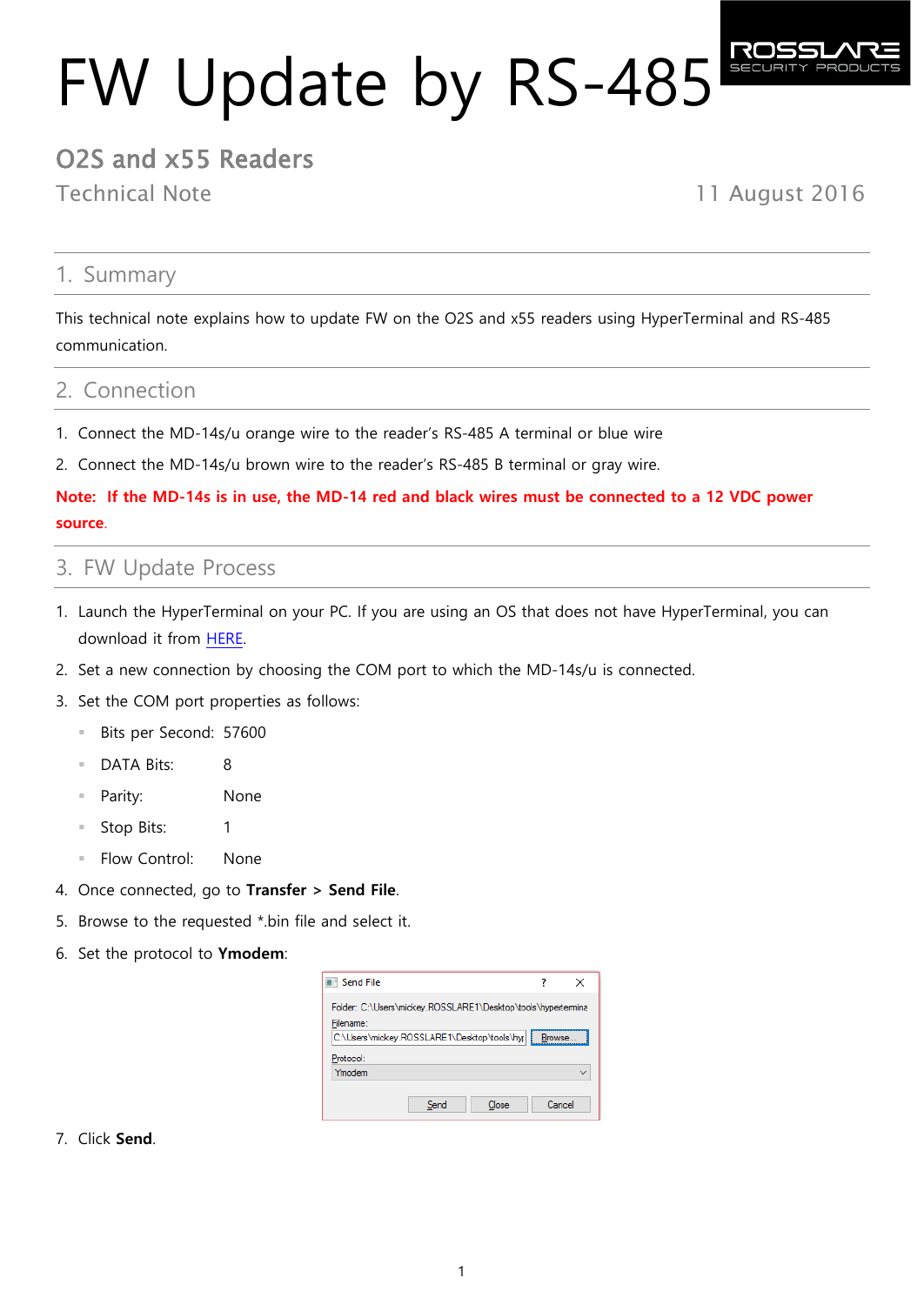# FW Update for RS-485

# O2S and x55 Readers

Technical Note 11 August 2016

8. Power up the reader:

You should see the progress in the File window:

|             | Ymodem file send for 1                                           |
|-------------|------------------------------------------------------------------|
| Sending:    | C:\Users\mickey.ROSSLARE1\Desktop\tools\hyperterminal\AYC-x6355v |
| Packet:     | Error checking: CRC<br>File size: 49K<br>6                       |
| Retries:    | Total retries: 0<br>0<br>Files: 1 of 1                           |
| Last error: |                                                                  |
|             |                                                                  |
| File:       | 3K of 49K<br>п.                                                  |
| Elapsed:    | 00:00:02<br>Throughput:<br>Remaining:                            |
|             | Cancel<br>cps/bps                                                |

9. If the process completes successfully, you should see the reader version number on the HyperTerminal negotiation screen:

| <b>II</b> 1 - HyperTerminal       | $\bullet\bullet$ | $\sim$ | $\Box$ | $\times$ |
|-----------------------------------|------------------|--------|--------|----------|
| Eile Edit View Call Transfer Help |                  |        |        |          |
| D = 0 3 0 8 6                     |                  |        |        |          |
| AVC-x6355V00_62_ALLC+_            |                  |        |        |          |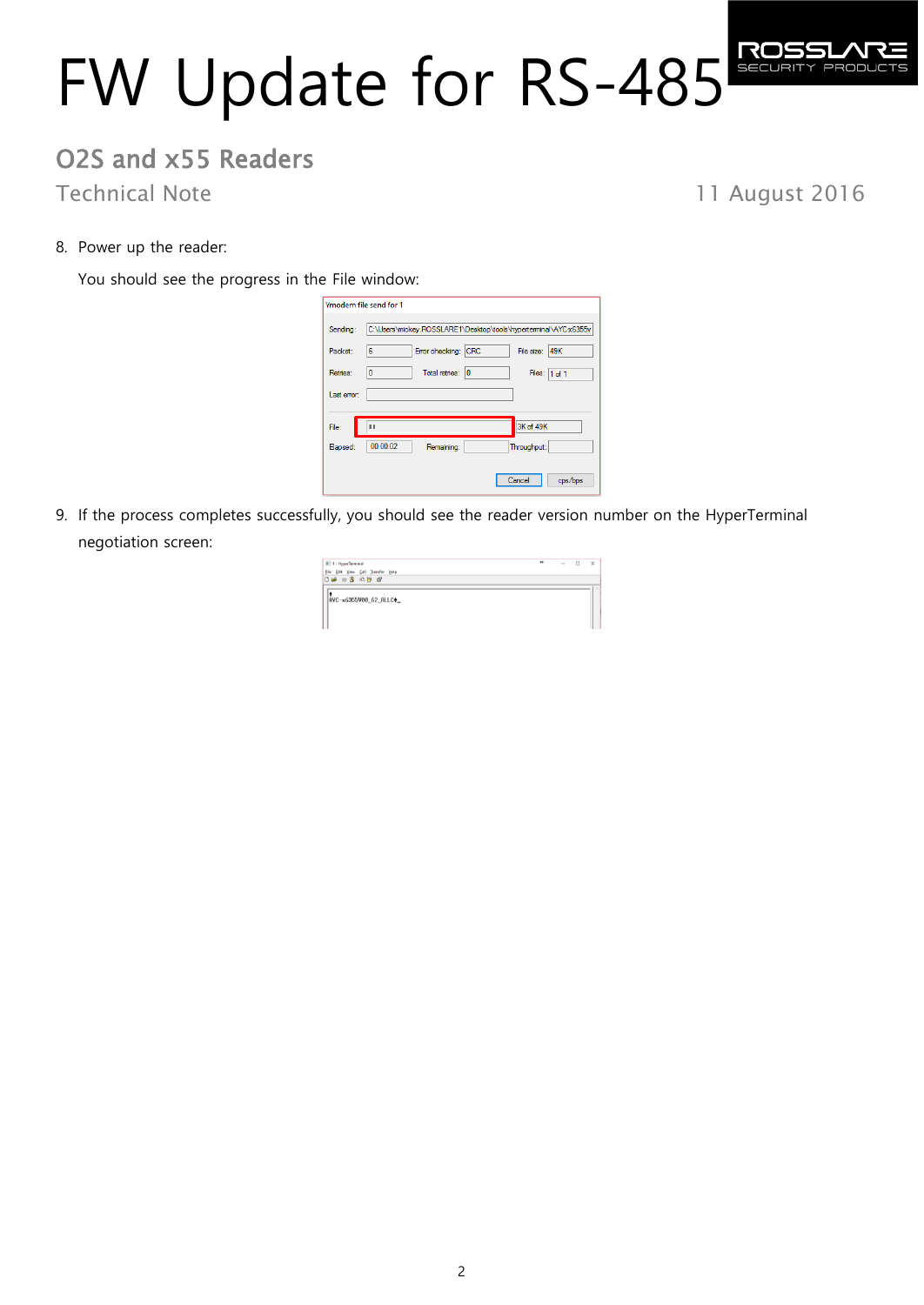# Contact Information

### **United States and Canada**

Rosslare Security Products, Inc. Southlake, TX, USA Toll Free: +1-866-632-1101 Local: +1-817-305-0006 Fax: +1-817-305-0069 support.na@rosslaresecurity.com

#### **Europe**

Rosslare Israel Ltd. Rosh HaAyin, Israel Tel: +972-3-938-6838 Fax: +972-3-938-6830 support.eu@rosslaresecurity.com

## **Latin America**

Rosslare Latin America Buenos Aires, Argentina Tel: +54-11-4001-3104 support.la@rosslaresecurity.com

#### **China**

Rosslare Electronics (Shenzhen) Ltd. Shenzhen, China Tel: +86-755-8610-6842 Fax: +86-755-8610-6101 support.cn@rosslaresecurity.com

## **Asia Pacific, Middle East, Africa**

Rosslare Enterprises Ltd. Kowloon Bay, Hong Kong Tel: +852-2795-5630 Fax: +852-2795-1508 support.apac@rosslaresecurity.com

## **India**

Rosslare Electronics India Pvt Ltd. Tel/Fax: +91-20-40147830 Mobile: +91-9975768824 sales.in@rosslaresecurity.com